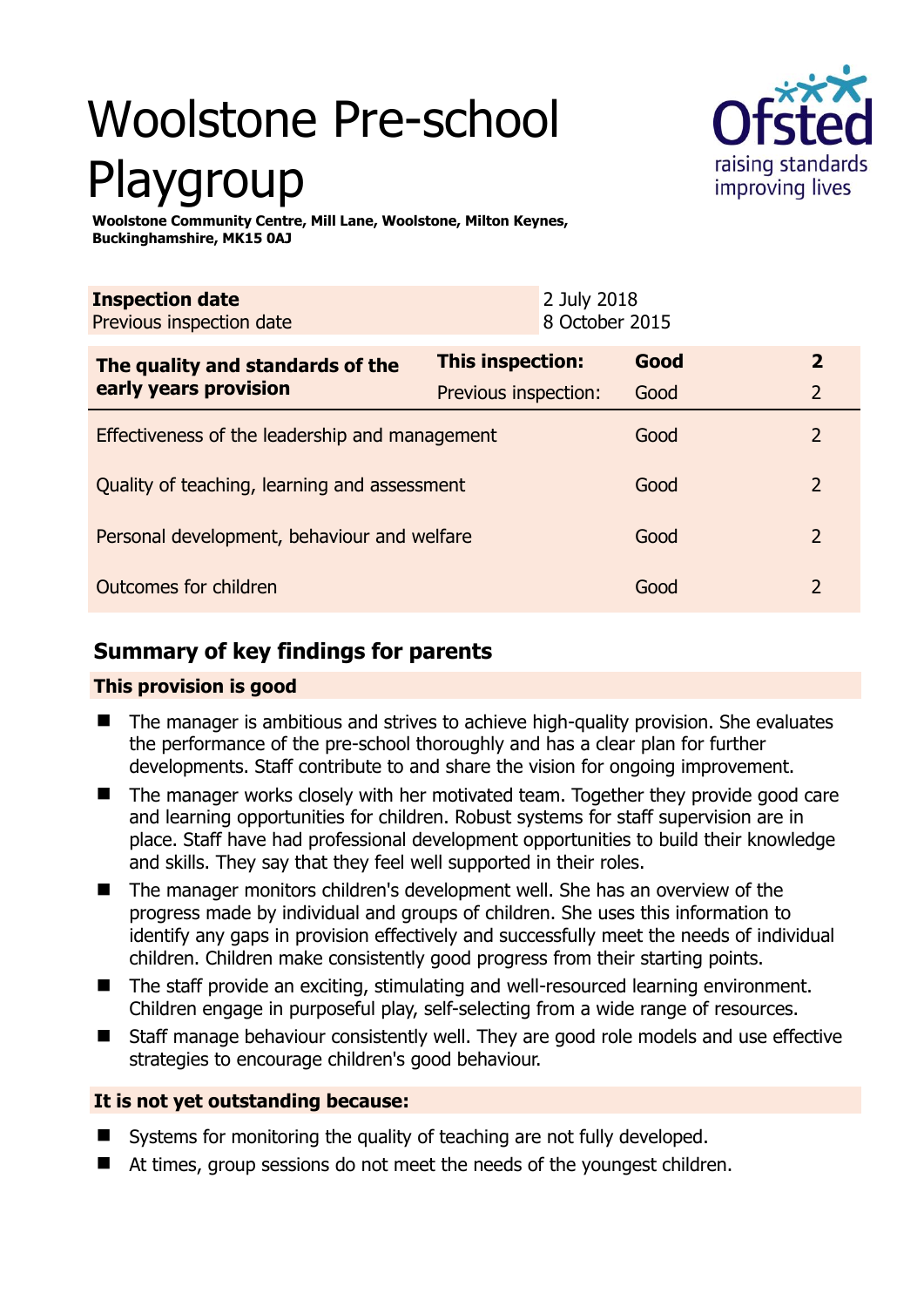# **What the setting needs to do to improve further**

#### **To further improve the quality of the early years provision the provider should:**

- monitor the teaching skills of staff more precisely to raise the quality of teaching to an outstanding level
- review adult-led group times for the youngest children to ensure they capture and maintain all children's interests.

#### **Inspection activities**

- The inspector had a tour of the setting.
- $\blacksquare$  The inspector observed the quality of teaching and jointly with the manager she evaluated the effectiveness of the staff's interactions with children.
- The inspector held a meeting with the manager and discussed self-evaluation. She looked at relevant documentation, such as children's assessments, planning and evidence of the suitability of staff working in the pre-school.
- The inspector spoke to the staff and children at appropriate times during the inspection.
- The inspector talked with parents and listened to their views about the pre-school and their children's progress.

#### **Inspector**

Lisa Dailey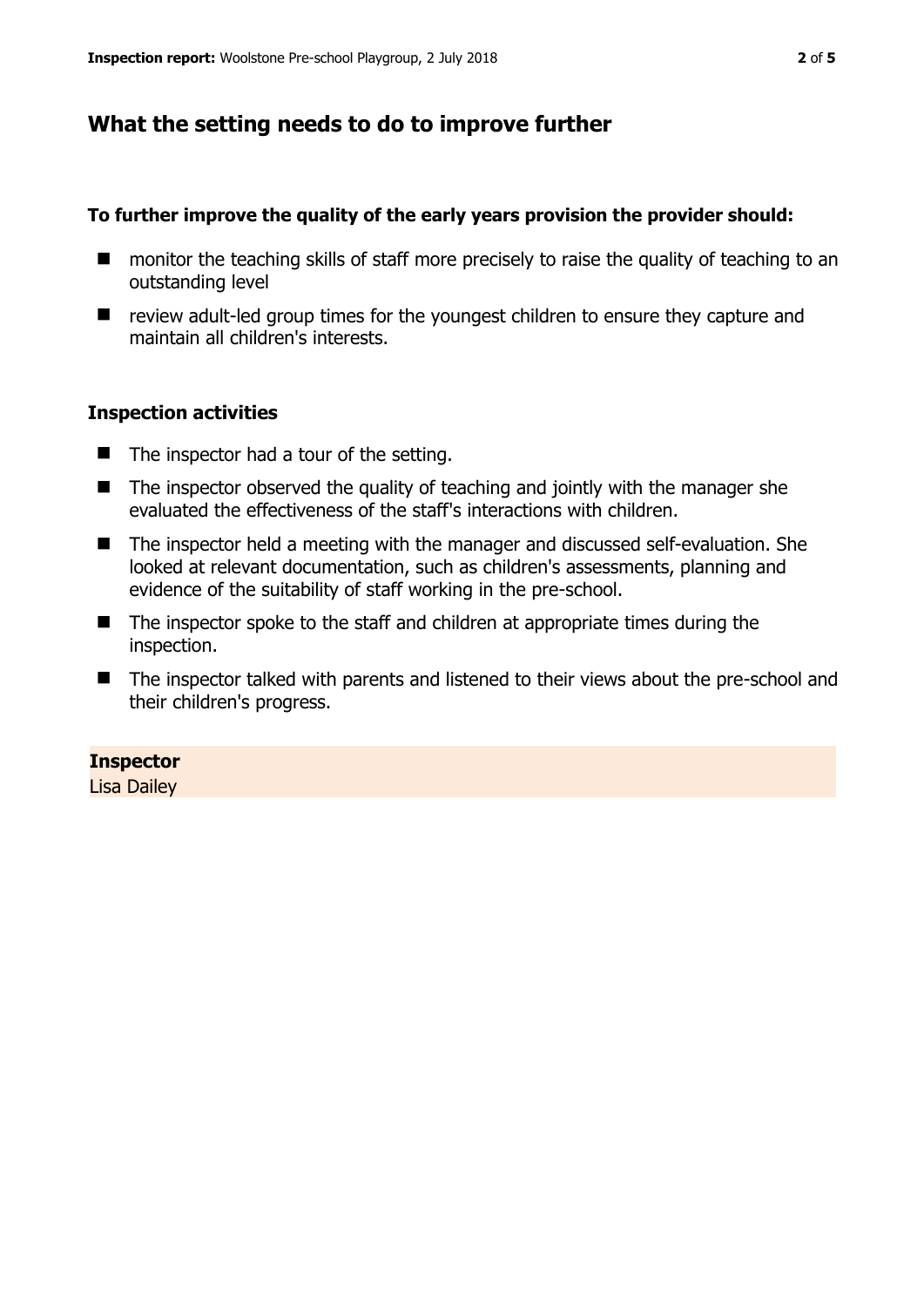# **Inspection findings**

## **Effectiveness of the leadership and management is good**

Safeguarding is effective. Staff are confident and knowledgeable about their individual responsibilities to keep children safe. They understand the need to protect children, such as from extremist views. Staff have a good knowledge of what to do and who to contact if they have a concern about a child's welfare. They work closely with parents and other professionals to meet all the children's needs. The manager identifies appropriate training opportunities for staff. These help to extend their knowledge and skills to improve outcomes for children. For example, staff attended a storytelling course. They now use stories more effectively, bringing them alive using props. This has had a positive impact on the development of the youngest children's speech and language.

## **Quality of teaching, learning and assessment is good**

Staff are well qualified and know their key children well. They observe and monitor the progress of children accurately. Parents report that they feel well informed about their children's development. Planning is purposeful and links to the next steps for children's learning. Staff skilfully weave opportunities to target these in everyday activities. They provide exciting activities which engage children and follow their interests. For example, children plant and grow a variety of vegetables in the outdoor area. They use toy dinosaurs to create footprints in clay and compare their size.

#### **Personal development, behaviour and welfare are good**

Staff positively support children's social and emotional well-being. Children learn to be considerate of each other's feelings and ideas. They learn to take turns with their friends, for example, as they play games in small groups. Parents report that they are very happy with the support staff give to their children to help them adjust during their settling-in period. Children follow good hygiene routines and experience sociable snack and mealtimes. They make friends and learn about people, families and communities beyond their own experiences. For instance, children learn about Eid, Easter and Chinese New Year. This supports their understanding of their similarities and differences.

### **Outcomes for children are good**

Children are well prepared for their future learning and their eventual move on to school. They are confident and demonstrate positive attitudes to their play and learning. Children develop their number skills. For instance, they count aloud to 10 and recognise numbers on hidden stones in the sand tray. Children have plenty of opportunities to develop literacy skills. For example, they hold books and turn the pages as they retell stories to their friends. They label their own pictures using the letters in their name. Children are inquisitive. For instance, they competently use the camera to take photographs of patterns that they find in their environment and share these with others.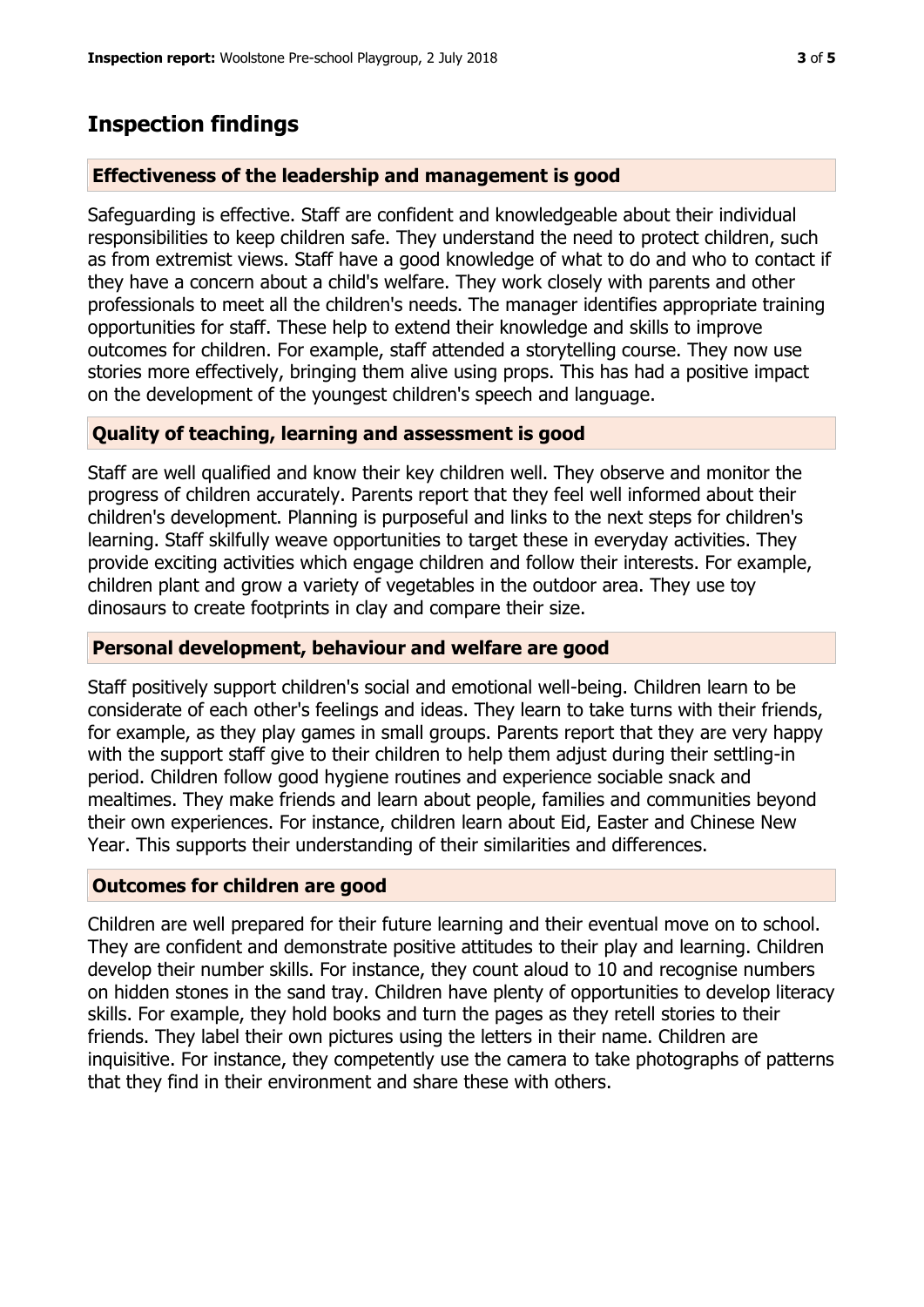# **Setting details**

| Unique reference number                             | 141892                         |
|-----------------------------------------------------|--------------------------------|
| <b>Local authority</b>                              | Milton Keynes                  |
| <b>Inspection number</b>                            | 1127133                        |
| <b>Type of provision</b>                            | Sessional provision            |
| Day care type                                       | Childcare - Non-Domestic       |
| <b>Registers</b>                                    | Early Years Register           |
| Age range of children                               | $2 - 4$                        |
| <b>Total number of places</b>                       | 30                             |
| <b>Number of children on roll</b>                   | 29                             |
| <b>Name of registered person</b>                    | Woolstone Pre-school Committee |
| <b>Registered person unique</b><br>reference number | RP517353                       |
| Date of previous inspection                         | 8 October 2015                 |
| <b>Telephone number</b>                             | 01908 692476                   |

Woolstone Pre-school Playgroup registered in 1997. The pre-school is open Monday to Thursday from 9.15am until 2.45pm and on Friday from 9.15am until 12.15pm. This is during term time only. The pre-school is in receipt of funding for the provision of free early education for children aged two, three and four years. There are five members of staff, of whom four hold appropriate early years qualifications at level 3 and one holds an appropriate early years qualification at level 4.

This inspection was carried out by Ofsted under sections 49 and 50 of the Childcare Act 2006 on the quality and standards of provision that is registered on the Early Years Register. The registered person must ensure that this provision complies with the statutory framework for children's learning, development and care, known as the early years foundation stage.

Any complaints about the inspection or the report should be made following the procedures set out in the guidance 'Complaints procedure: raising concerns and making complaints about Ofsted', which is available from Ofsted's website: www.gov.uk/government/organisations/ofsted. If you would like Ofsted to send you a copy of the guidance, please telephone 0300 123 4234, or email enquiries@ofsted.gov.uk.